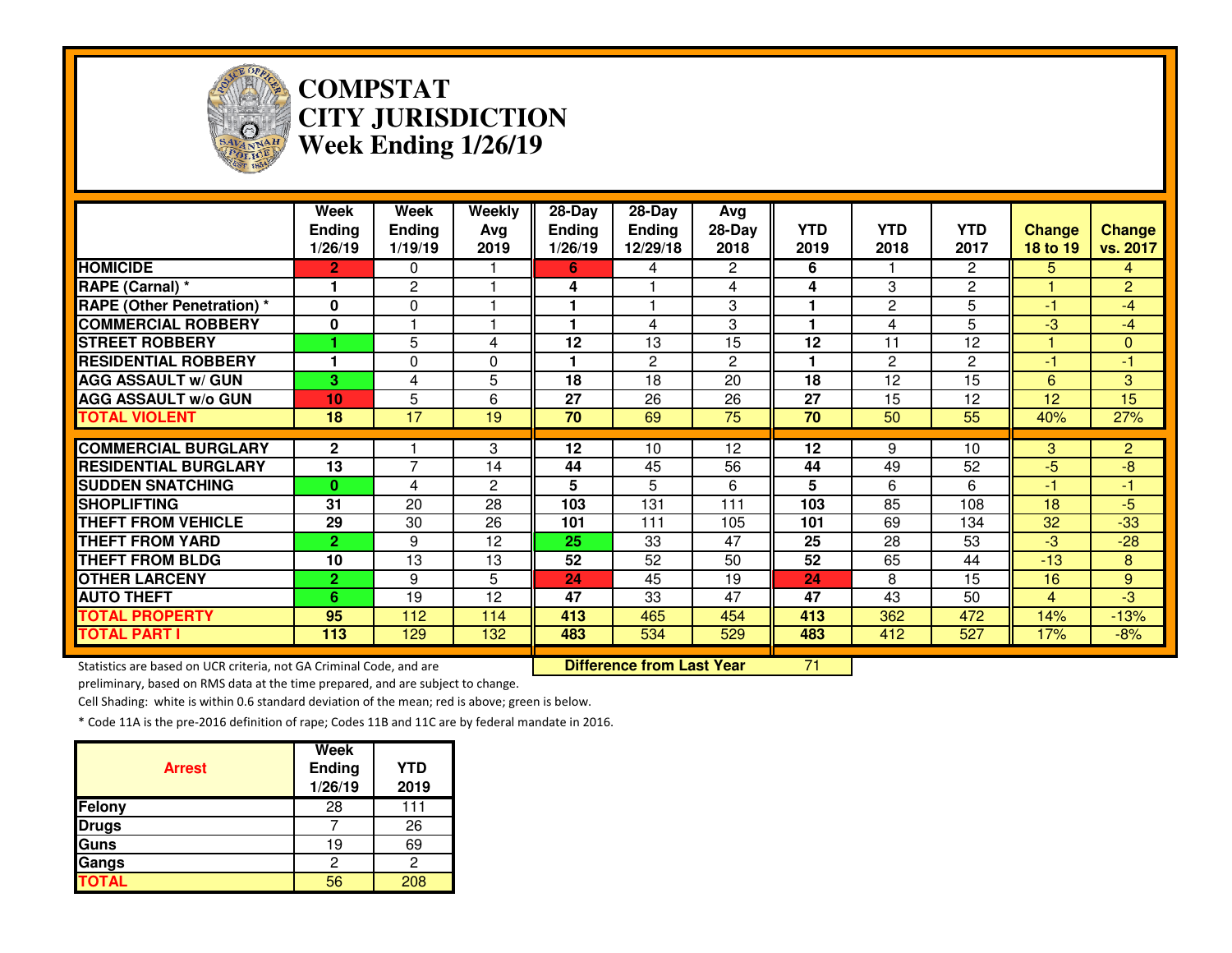

## **COMPSTATNORTH PRECINCTWeek Ending 1/26/19**

**PRECINCT COMMANDER:**

**CAPT. CARY HILL**



|                                                        | Week<br><b>Ending</b> | Week<br><b>Ending</b> | Weekly<br>Avg  | 28-Day<br>Ending | 28-Day<br><b>Ending</b> | Avg<br>28-Day  | <b>YTD</b>      | <b>YTD</b>     | <b>YTD</b>     | <b>Change</b>  | <b>Change</b>                  |
|--------------------------------------------------------|-----------------------|-----------------------|----------------|------------------|-------------------------|----------------|-----------------|----------------|----------------|----------------|--------------------------------|
|                                                        | 1/26/19               | 1/19/19               | 2018           | 1/26/19          | 12/29/18                | 2018           | 2019            | 2018           | 2017           | 18 to 19       | vs. 2017                       |
| <b>HOMICIDE</b>                                        | 0                     | 0                     | 0              |                  | 0                       | 0              |                 |                | 0              | $\Omega$       |                                |
| RAPE (Carnal) *                                        | 1                     |                       | 0              | 2                | 0                       |                | $\mathbf 2$     | 0              | $\Omega$       | $\overline{2}$ | $\overline{2}$                 |
| <b>RAPE (Other Penetration)</b> *                      | $\mathbf{0}$          | $\Omega$              | 0              | 0                | $\Omega$                | $\Omega$       | 0               | $\Omega$       |                | $\Omega$       | $-1$                           |
| <b>COMMERCIAL ROBBERY</b>                              | $\bf{0}$              | $\mathbf{0}$          | 0              | 0                | 0                       | $\Omega$       | 0               | $\Omega$       | $\Omega$       | $\mathbf{0}$   | $\overline{0}$                 |
| <b>STREET ROBBERY</b>                                  | $\bf{0}$              |                       |                | 3                | 6                       | 5              | 3               | 4              | 10             | -1             | $\overline{7}$                 |
| <b>RESIDENTIAL ROBBERY</b>                             | $\bf{0}$              | $\Omega$              | $\mathbf{0}$   | 0                | $\Omega$                | $\Omega$       | 0               | $\Omega$       | $\Omega$       | $\Omega$       | $\overline{0}$                 |
| <b>AGG ASSAULT w/ GUN</b>                              |                       | $\Omega$              |                | 3                | $\overline{2}$          | 5              | 3               | 3              | 6              | $\Omega$       | لې.                            |
| <b>AGG ASSAULT w/o GUN</b>                             | 4                     | 2                     | $\overline{c}$ | 8                | 8                       | 8              | 8               | $\overline{c}$ | $\overline{z}$ | 6              | 1.                             |
| <b>TOTAL VIOLENT</b>                                   | 6                     | 4                     | 5              | $\overline{17}$  | 16                      | 20             | $\overline{17}$ | 10             | 24             | 70%            | $-29%$                         |
|                                                        |                       |                       |                |                  |                         |                |                 |                |                |                |                                |
|                                                        |                       |                       |                |                  |                         |                |                 |                |                |                |                                |
| <b>COMMERCIAL BURGLARY</b>                             | $\mathbf{2}$<br>0     | 0                     |                | 6                | 3<br>4                  | 3<br>6         | 6               | $\overline{7}$ | 4              | 5.             | $\overline{2}$<br>$\mathbf{1}$ |
| <b>RESIDENTIAL BURGLARY</b><br><b>SUDDEN SNATCHING</b> | $\bf{0}$              | $\mathbf{0}$          |                | 5                | $\overline{2}$          | $\overline{2}$ | 5               | $\overline{c}$ | 4<br>3         | $-2$<br>-1     | $-2$                           |
| <b>SHOPLIFTING</b>                                     | 7                     | 4                     | 4              | 17               | 17                      | 18             | 17              | 15             | 14             | $\overline{2}$ | 3                              |
| <b>THEFT FROM VEHICLE</b>                              | 8                     | 3                     | 6              | 17               | 37                      | 23             | 17              | 14             | 35             | 3              | $-18$                          |
| <b>THEFT FROM YARD</b>                                 |                       | $\overline{c}$        | 3              | 9                | 8                       | 13             | 9               | 6              | 19             | 3              | $-10$                          |
| <b>THEFT FROM BLDG</b>                                 |                       | 4                     | 3              | 11               | 11                      | 14             | 11              | 20             | 12             | $-9$           | $-1$                           |
| <b>OTHER LARCENY</b>                                   | $\bf{0}$              |                       |                | 4                | 15                      | 6              | 4               | $\overline{c}$ | 3              | $\overline{2}$ | 1                              |
| <b>AUTO THEFT</b>                                      | $\bf{0}$              | 6                     | 3              | 9                | 8                       | 10             | 9               | $\overline{7}$ | 12             | $\overline{2}$ | لې.                            |
| <b>TOTAL PROPERTY</b>                                  | 19                    | 21                    | 23             | 79               | 105                     | 94             | 79              | 74             | 106            | 7%             | $-25%$                         |
| <b>TOTAL PART I</b>                                    | 25                    | 25                    | 28             | 96               | 121                     | 114            | 96              | 84             | 130            | 14%            | $-26%$                         |

Statistics are based on UCR criteria, not GA Criminal Code, and are **Difference from Last Year** 

preliminary, based on RMS data at the time prepared, and are subject to change.

Cell Shading: white is within 0.6 standard deviation of the mean; red is above; green is below.

|                | <b>Week</b>    |            |
|----------------|----------------|------------|
| <b>Arrests</b> | <b>Ending</b>  | <b>YTD</b> |
|                | 1/26/19        | 2019       |
| Felony         |                | 38         |
| Guns           |                |            |
| <b>Drugs</b>   |                | 23         |
| Gangs          |                |            |
| <b>TOTAL</b>   | 2 <sub>1</sub> |            |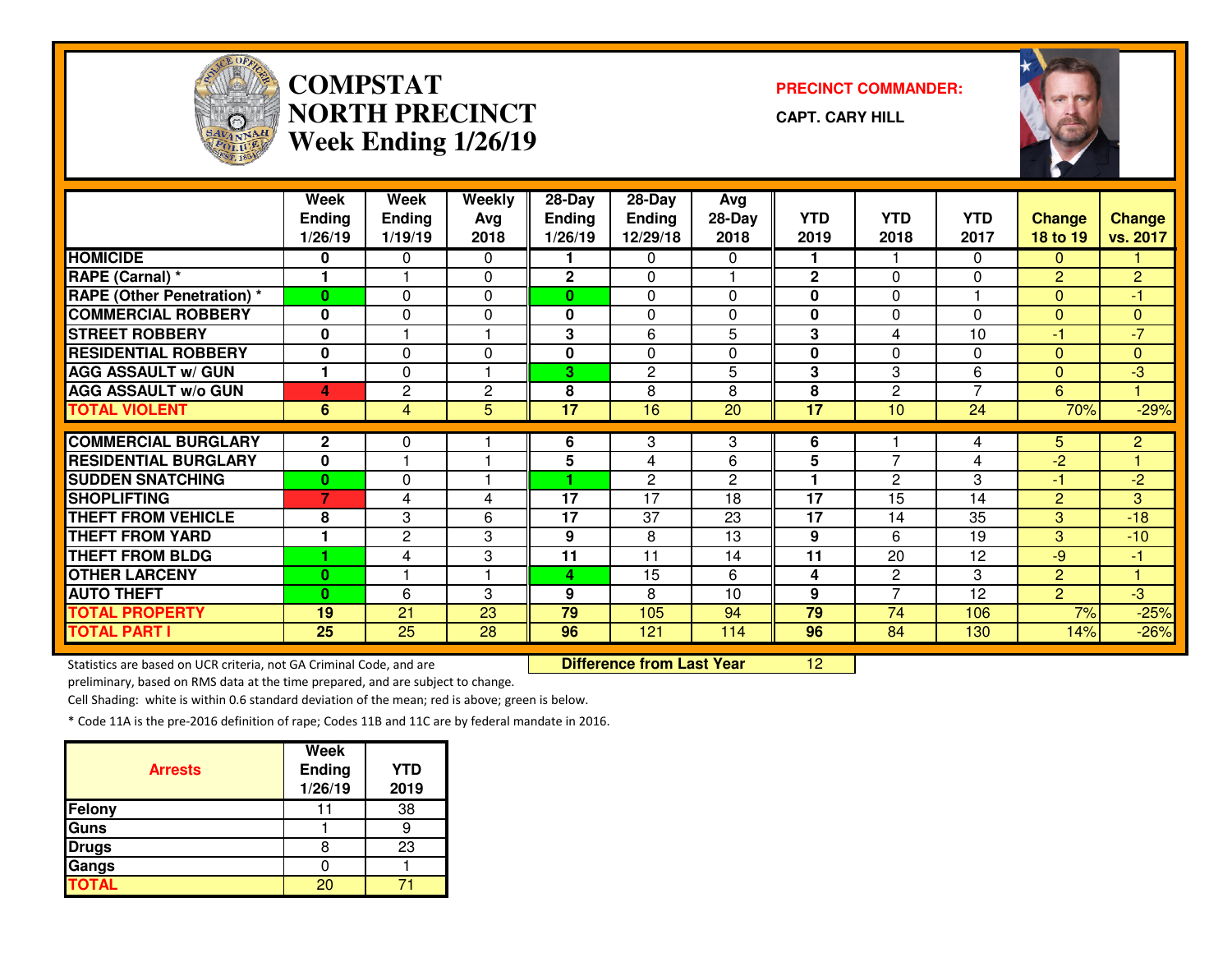

# **COMPSTAT PRECINCT COMMANDER: CENTRAL PRECINCTWeek Ending 1/26/19**

**CAPT. BEN HERRON**



|                                   | Week                    | Week         | Weekly         | $28 - Day$      | $28 - Day$    | Avg            |              |                |                |                          |                |
|-----------------------------------|-------------------------|--------------|----------------|-----------------|---------------|----------------|--------------|----------------|----------------|--------------------------|----------------|
|                                   | <b>Ending</b>           | Ending       | Avg            | <b>Ending</b>   | <b>Ending</b> | 28-Day         | <b>YTD</b>   | <b>YTD</b>     | YTD            | <b>Change</b>            | <b>Change</b>  |
|                                   | 1/26/19                 | 1/19/19      | 2018           | 1/26/19         | 12/29/18      | 2018           | 2019         | 2018           | 2017           | <b>18 to 19</b>          | vs. 2017       |
| <b>HOMICIDE</b>                   | 0                       | $\Omega$     | $\Omega$       |                 | 3             |                |              | $\Omega$       | $\Omega$       |                          |                |
| RAPE (Carnal) *                   | $\bf{0}$                | $\mathbf{0}$ | $\Omega$       | 0               | 0             |                | $\mathbf{0}$ |                | $\overline{2}$ | -1                       | $-2$           |
| <b>RAPE (Other Penetration)</b> * | 0                       | $\Omega$     | $\mathbf 0$    |                 |               |                |              |                | $\mathbf{2}$   | $\Omega$                 | -1             |
| <b>COMMERCIAL ROBBERY</b>         | 0                       | $\Omega$     | $\mathbf 0$    | 0               | -1            |                | $\mathbf 0$  | $\Omega$       | $\Omega$       | $\mathbf{0}$             | $\mathbf{0}$   |
| <b>STREET ROBBERY</b>             | $\bf{0}$                |              |                | 4               | 4             | 5              | 4            | 5              | $\overline{2}$ | $-1'$                    | $\overline{c}$ |
| <b>RESIDENTIAL ROBBERY</b>        | $\Omega$                | 0            | $\Omega$       | 0               | 0             |                | $\mathbf 0$  |                |                | $-1$                     | $-1$           |
| <b>AGG ASSAULT w/ GUN</b>         | $\mathbf{2}$            |              | $\mathbf{2}$   | 8               | 4             | 7              | 8            | 3              | $\overline{2}$ | 5                        | $6\phantom{1}$ |
| <b>AGG ASSAULT w/o GUN</b>        | 4                       |              | $\mathbf{2}$   | 11              | 10            | $\overline{7}$ | 11           | 5              | 3              | 6                        | 8              |
| <b>TOTAL VIOLENT</b>              | 6                       | 3            | 5              | 25              | 23            | 22             | 25           | 16             | 12             | 56%                      | 108%           |
|                                   |                         |              |                |                 |               |                |              |                |                |                          |                |
| <b>COMMERCIAL BURGLARY</b>        | 0                       | 0            |                | 0               | $\mathbf{2}$  | 3              | 0            | $\overline{2}$ | 4              | $-2$                     | $-4$           |
| <b>RESIDENTIAL BURGLARY</b>       | $\overline{\mathbf{4}}$ | 2            | 4              | 11              | 13            | 15             | 11           | 8              | 17             | 3                        | $-6$           |
| <b>SUDDEN SNATCHING</b>           | 0                       | $\Omega$     | 0              | 0               | 0             |                | 0            |                | $\mathbf{2}$   | -1                       | $-2$           |
| <b>SHOPLIFTING</b>                | 5                       | 2            | 4              | 15              | 16            | 17             | 15           | 8              | 23             | $\overline{\phantom{a}}$ | $-8$           |
| <b>THEFT FROM VEHICLE</b>         | 7                       | 4            | $\overline{7}$ | 16              | 21            | 26             | 16           | 18             | 31             | $-2$                     | $-15$          |
| <b>THEFT FROM YARD</b>            |                         | 4            | 4              | 10 <sub>1</sub> | 12            | 16             | 10           | 10             | 19             | $\Omega$                 | -9             |
| <b>THEFT FROM BLDG</b>            | 0                       | $\mathbf{0}$ | 3              | 8               | 12            | 13             | 8            | 20             | 8              | $-12$                    | $\mathbf{0}$   |
| <b>OTHER LARCENY</b>              | 0                       | 6            |                | 15              | 14            | 5              | 15           | 2              | 3              | 13                       | 12             |
| <b>AUTO THEFT</b>                 |                         | 5            | 4              | 13              | 9             | 14             | 13           | 11             | 12             | $\overline{2}$           |                |
| <b>TOTAL PROPERTY</b>             | 18                      | 23           | 27             | 88              | 99            | 109            | 88           | 80             | 119            | 10%                      | $-26%$         |
| <b>TOTAL PART I</b>               | 24                      | 26           | 33             | 113             | 122           | 131            | 113          | 96             | 131            | 18%                      | $-14%$         |

Statistics are based on UCR criteria, not GA Criminal Code, and are **Difference from Last Year** 

<sup>17</sup>

preliminary, based on RMS data at the time prepared, and are subject to change.

Cell Shading: white is within 0.6 standard deviation of the mean; red is above; green is below.

| <b>Arrests</b> | <b>Week</b><br>Ending<br>1/26/19 | <b>YTD</b><br>2019 |
|----------------|----------------------------------|--------------------|
| Felony         |                                  | 30                 |
| <b>Drugs</b>   |                                  |                    |
| Guns           | З                                |                    |
| Gangs          |                                  |                    |
| <b>TOTAL</b>   |                                  |                    |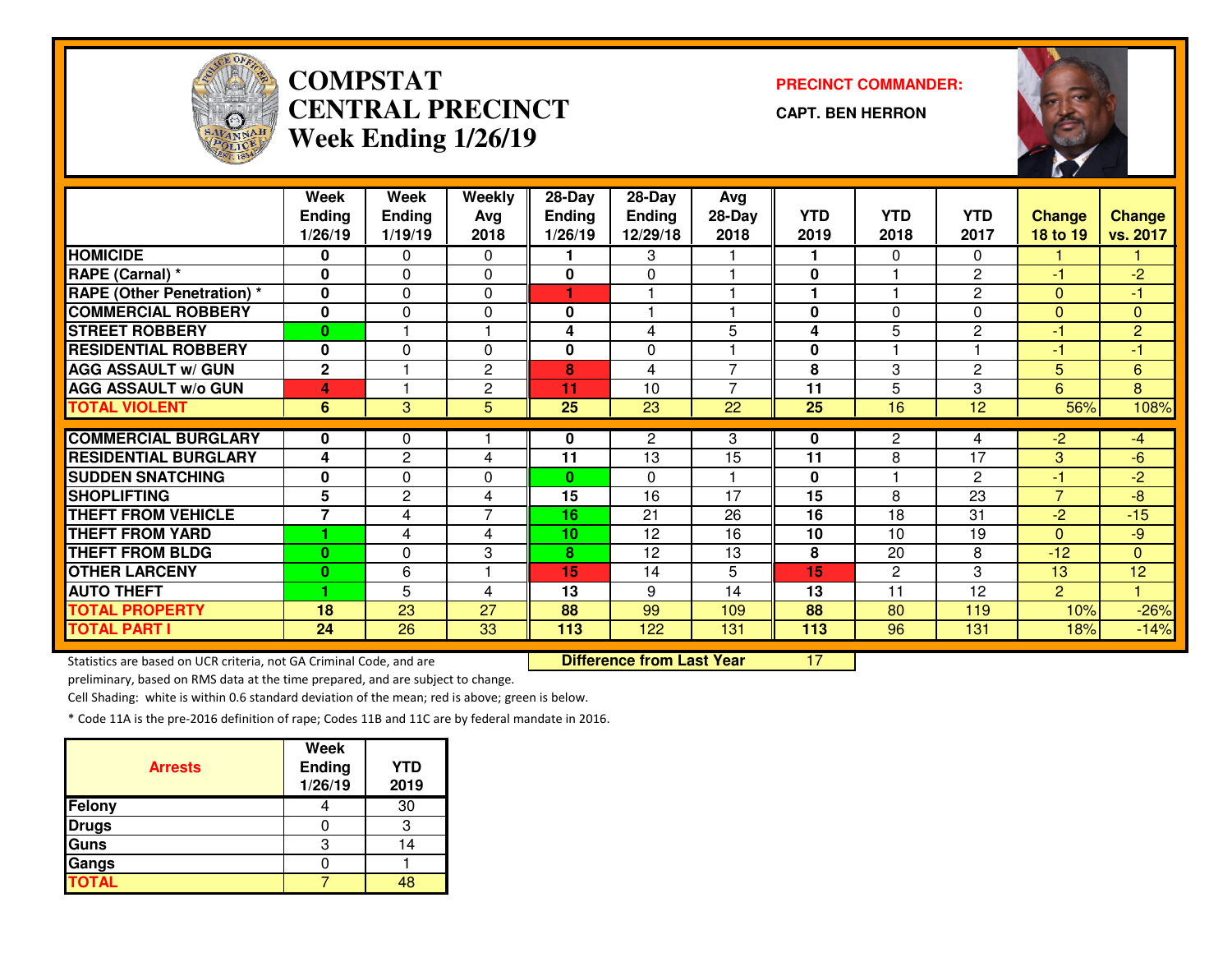

# **COMPSTATSOUTH PRECINCTWeek Ending 1/26/19**

#### **PRECINCT COMMANDER:**

**CAPT. MICHELLE HALFORD**



|                                   | Week           | <b>Week</b>    | Weekly         | 28-Day        | 28-Day          | Avg            |              |                |              |                |                |
|-----------------------------------|----------------|----------------|----------------|---------------|-----------------|----------------|--------------|----------------|--------------|----------------|----------------|
|                                   | <b>Ending</b>  | <b>Ending</b>  | Avg            | <b>Ending</b> | <b>Ending</b>   | 28-Day         | <b>YTD</b>   | <b>YTD</b>     | <b>YTD</b>   | <b>Change</b>  | <b>Change</b>  |
|                                   | 1/26/19        | 1/19/19        | 2018           | 1/26/19       | 12/29/18        | 2018           | 2019         | 2018           | 2017         | 18 to 19       | vs. 2017       |
| <b>HOMICIDE</b>                   |                | 0              | 0              | З.            | 0               | 0              | 3            | $\Omega$       |              | 3              | $\mathbf{2}$   |
| <b>RAPE (Carnal) *</b>            | $\bf{0}$       |                | $\Omega$       |               |                 |                |              |                | $\Omega$     | $\Omega$       |                |
| <b>RAPE (Other Penetration) *</b> | $\bf{0}$       | 0              | 0              | $\bf{0}$      | $\Omega$        |                | 0            | $\Omega$       | 0            | $\Omega$       | $\overline{0}$ |
| <b>COMMERCIAL ROBBERY</b>         | 0              | 0              | 0              | 0             | 3               |                | 0            | 3              | $\mathbf{2}$ | $-3$           | -2             |
| <b>STREET ROBBERY</b>             | 0              | $\overline{2}$ | н              | $\mathbf 2$   | 0               | 3              | $\mathbf 2$  |                | 0            |                | $\overline{2}$ |
| <b>RESIDENTIAL ROBBERY</b>        | $\bf{0}$       | 0              | 0              | $\bf{0}$      |                 |                | 0            |                | $\Omega$     | $-1$           | $\overline{0}$ |
| <b>AGG ASSAULT w/ GUN</b>         | 0              |                |                | 3             | 5               | $\overline{2}$ | 3            | $\Omega$       | $\mathbf{2}$ | 3              |                |
| <b>AGG ASSAULT W/o GUN</b>        | 1              | 0              | 1              | 4             | 4               | 4              | 4            | 4              | $\Omega$     | $\Omega$       | $\overline{4}$ |
| <b>TOTAL VIOLENT</b>              | $\overline{2}$ | $\overline{4}$ | 3              | 13            | 14              | 14             | 13           | 10             | 5            | 30%            | 160%           |
|                                   |                |                |                |               |                 |                |              |                |              |                |                |
| <b>COMMERCIAL BURGLARY</b>        | 0              |                |                | 5             | 5               | 5.             | 5            | 5.             | $\mathbf{2}$ | $\Omega$       | 3              |
| <b>RESIDENTIAL BURGLARY</b>       |                | $\mathbf{2}$   | 4              | 4             | 8               | 15             | 4            | 11             | 12           | $-7$           | $-8$           |
| <b>SUDDEN SNATCHING</b>           | 0              | $\mathbf{2}$   | 0              | $\mathbf{2}$  |                 |                | $\mathbf{2}$ |                | $\Omega$     |                | $\overline{2}$ |
| <b>SHOPLIFTING</b>                | 17             | 13             | 13             | 62            | 72              | 53             | 62           | 41             | 48           | 21             | 14             |
| <b>THEFT FROM VEHICLE</b>         | 8              | 15             | $\overline{7}$ | 31            | 18              | 28             | 31           | 17             | 37           | 14             | $-6$           |
| <b>THEFT FROM YARD</b>            | $\bf{0}$       |                | 2              | 4             | 4               | 8              | 4            | 4              | 11           | $\Omega$       | $-7$           |
| <b>THEFT FROM BLDG</b>            | 4              | 8              | 3              | 19            | $\overline{17}$ | 12             | 19           | 13             | 18           | 6              |                |
| <b>OTHER LARCENY</b>              | 1              | 2              |                | 4             | 5               | $\mathbf{2}$   | 4            | $\overline{2}$ | 7            | $\overline{2}$ | $-3$           |
| <b>AUTO THEFT</b>                 | 3              | 5              | 3              | 11            | 9               | 11             | 11           | 12             | 9            | -1             | $\overline{2}$ |
| <b>TOTAL PROPERTY</b>             | 34             | 49             | 34             | 142           | 139             | 136            | 142          | 106            | 144          | 34%            | $-1%$          |
| <b>TOTAL PART I</b>               | 36             | 53             | 37             | 155           | 153             | 150            | 155          | 116            | 149          | 34%            | 4%             |

Statistics are based on UCR criteria, not GA Criminal Code, and are **Difference from Last Year** 

<sup>39</sup>

preliminary, based on RMS data at the time prepared, and are subject to change.

Cell Shading: white is within 0.6 standard deviation of the mean; red is above; green is below.

| <b>Arrests</b> | <b>Week</b><br>Ending<br>1/26/19 | <b>YTD</b><br>2019 |
|----------------|----------------------------------|--------------------|
| Felony         | 2                                |                    |
| <b>Drugs</b>   |                                  |                    |
| <b>Gungs</b>   |                                  |                    |
| Gangs          |                                  |                    |
| <b>TOTAL</b>   |                                  | 1 Q                |